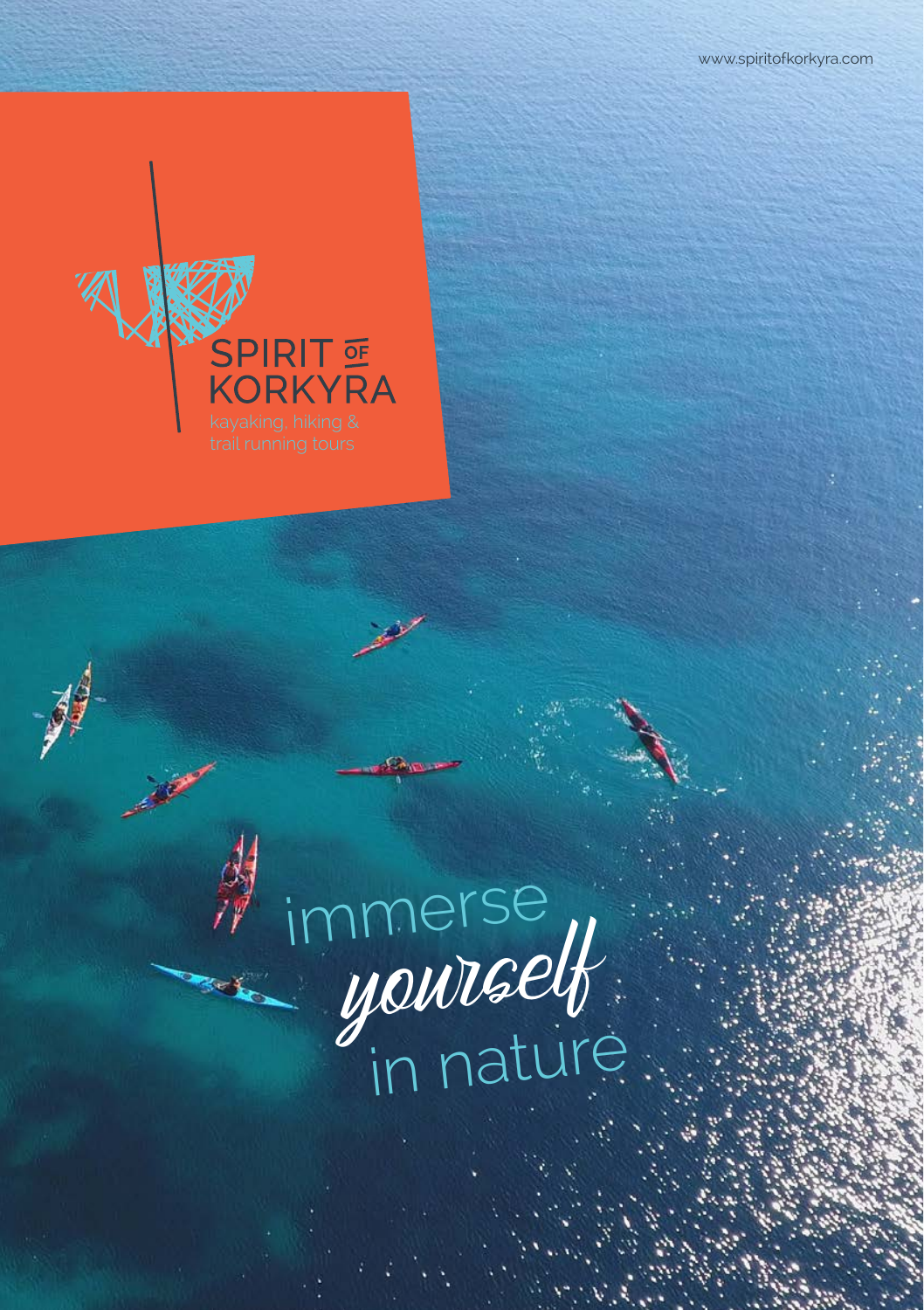Including: **Sit in Kayak, Paddle, PFD (personal floating device), Spray-skirt, Dry Bag, Persona<sup>l</sup> Guide, Insurance, Coffee or tea with traditional pastry "KLAŠUN", Glass of white wine "GRK"; Mediterranean lunch - included in a whole day kayak tour**

Price: **48,00€ or 90,00€ (4-5 or 8H)**

Duration: **4-5 (half) or 8 hours (whole day)**

Activity level: **Easy / Intermediate**

## Let Us take you through history while being immersed in crystal clear sea and beautiful nature! On this kayak tour, we will explore the rich history and beautiful nature surrounding Lumbarda an<sup>d</sup> Korčula. We will take you to the little islands in front of Lumbarda where our stops will include some of Korčula. We will take you to the little islands in front of Lumbarda where our stops will include some of the old abandoned limestone quarries on Vrnik Island and Franciscan monastery on Badija Island. We<br>the old abandoned limestone quarries on Vrnik Island and Franciscan monastery on Badija Island. We will stop to relax and swim on two or three other islands depending on the group speed and wishes.

Including: **Sit in Kayak, Paddle, PFD (personal floating device), Dry Bag, Personal Guide, Insurance, Glass of white wine "GRK", canape sandwiches (gluten free and vegan options possible), traditiona<sup>l</sup> pastry "KLAŠUN"**

**Bits of History**

Half or Full day Kayak Tour

**46,00€**

**3-4 hours** 

## **Easy**

**Enjoy paddling with us while the sun goes down. Evening makes this tour serene an<sup>d</sup> relaxing, perfect for the en<sup>d</sup> of the day.**

## **Sunset Tour** Evening Kayak Tour

In this tour we will explore little islands in fron<sup>t</sup> of Lumbarda where our stops will include some of the old abandoned limestone quarries on Vrnik Island and Franciscan monastery on Badija Island and finish it all with a glass of famous white wine "GRK" on Gubavac island gazing at the sunset...

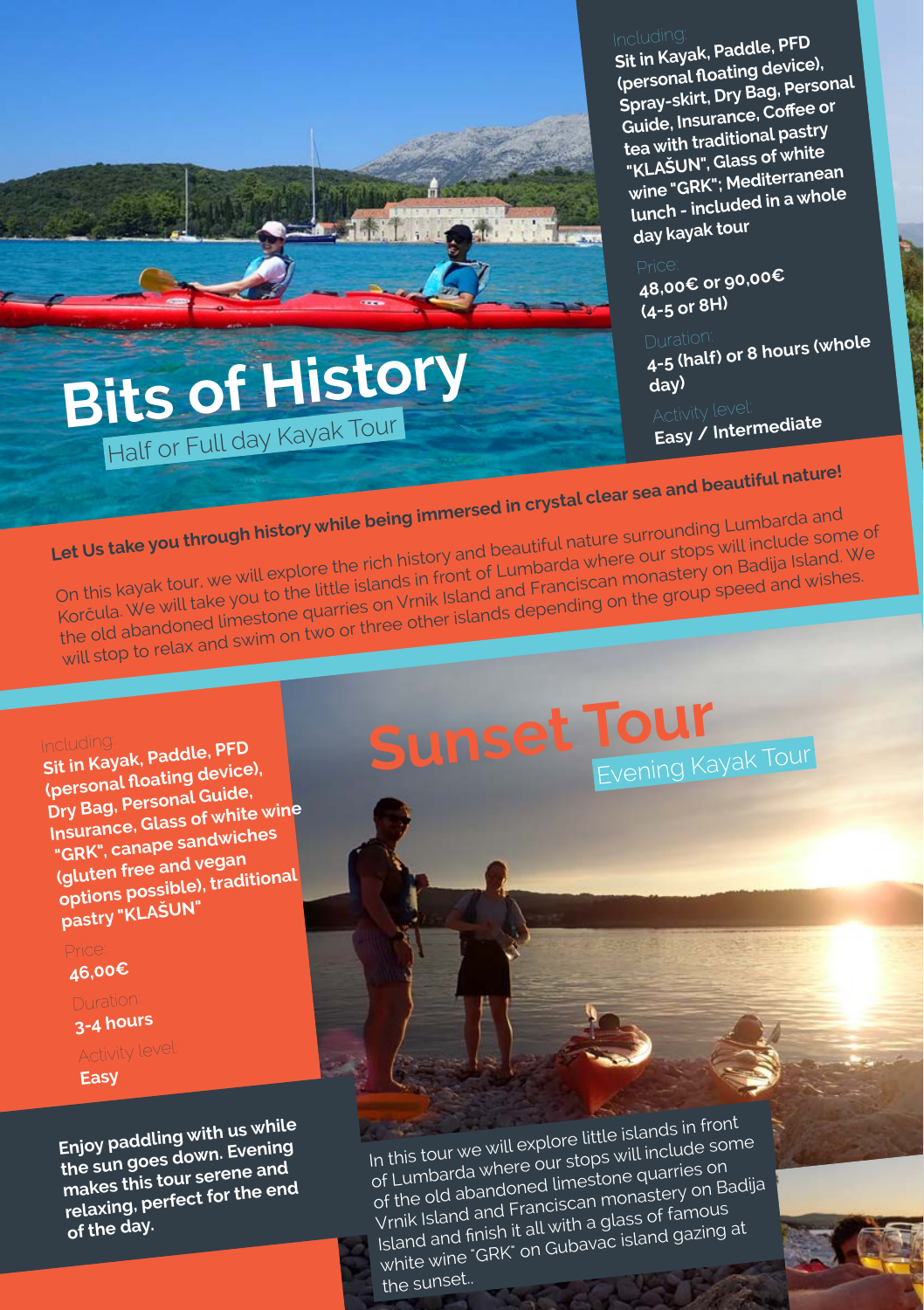# **Wake me up** Running Tour

Including: **Personal guide and insurance** 

**20,00€** 

**1.5 hours**

## **Easy**

**Do you want to start your day with an easy and interesting running tour around Lumbarda?**

We`ve got that covered! This is a light morning running tour in which you will see all the beautiful spots in eastern part of Lumbarda while keeping your focus and fitness level during your holidays. Bonus part- you will get to see old abandoned Army Tunnels! :)

## **all of our tours** Check our web page for

**KAYAKING:** Bits of History - Half Day Kayak Tour Bits of History - Whole Day Kayak Tour Bits of History <sup>- Win</sup>ng Kayak Tour<br>Sunset Tour - Evening Kayaking aro Sits of History<br>Sits of History - Whole Day Kayak Tour<br>Secrets of Korkyra – Kayaking around the Island of Korčula<br>Secrets of Korkyra – Kayaking around the Island of Korčula

**HIKING:** Kočje - Hiking through the magic forest Kom - Hiking the highest peak on Korčula Islan<sup>d</sup> St. Ilija - Hiking the highest peak on Pelješac Peninsula<br>St. Ilija - Hiking the highest peak on Pelješac Peninsula

**TRAIL RUNNING:**<br>Wake Me Up - Running tour<br>Trail running through old Napoléon road Wake Me Up - Running tour rRAIL RUNTINING.<br>Wake Me Up - Running tour<br>Trail running through old Napoléon road<br>St. Ilija - Sky Running to the highest peak on Pelješac Peninsula<br>St. Ilija - Sky Running to the highest peak on Pelješac Peninsula

48,00 € 90,00 €  $46,00 \in$ 880,00

 $60,00 \in$ <br>100,00 €

 $45,00 \in$ <br>100,00 €